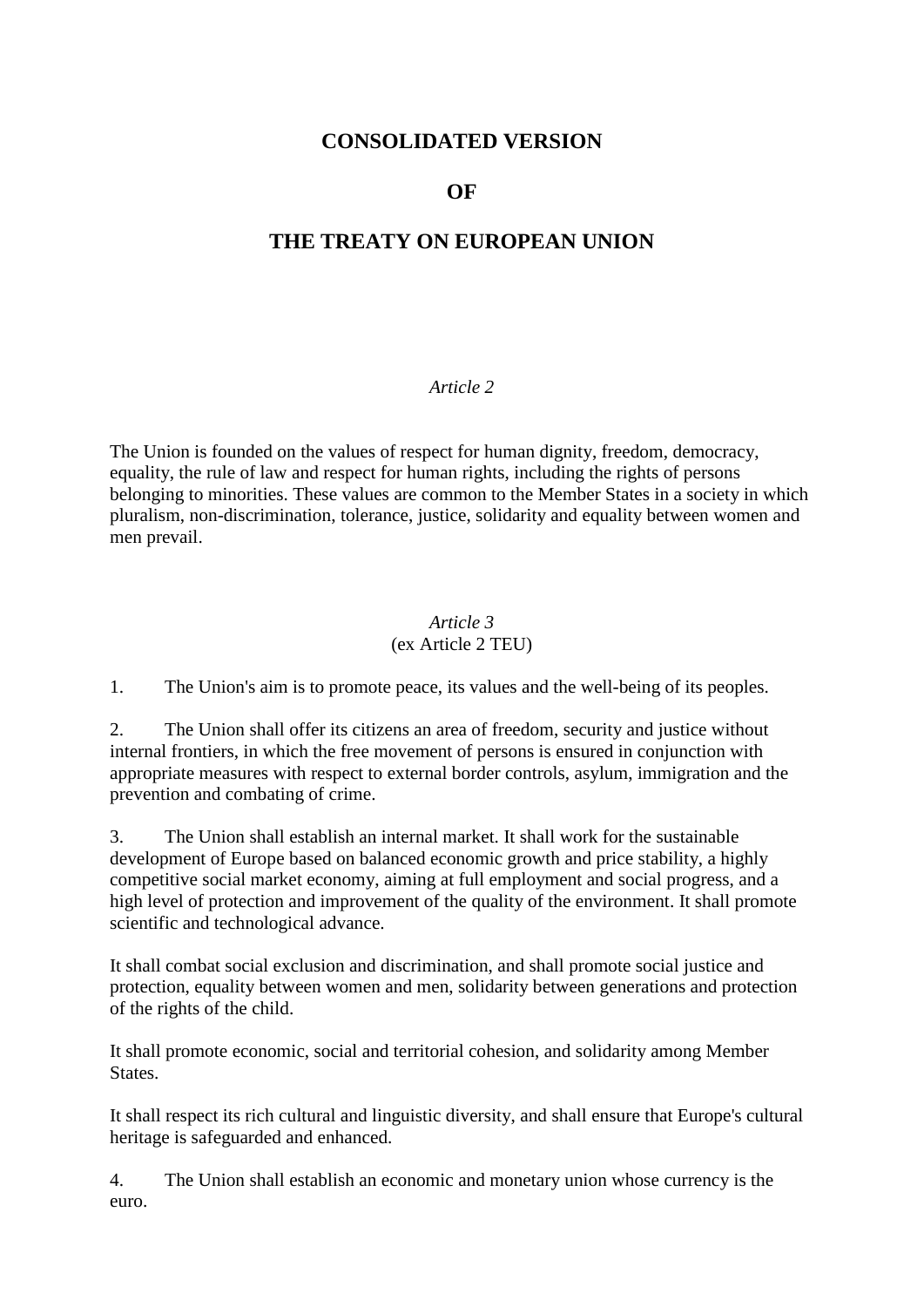5. In its relations with the wider world, the Union shall uphold and promote its values and interests and contribute to the protection of its citizens. It shall contribute to peace, security, the sustainable development of the Earth, solidarity and mutual respect among peoples, free and fair trade, eradication of poverty and the protection of human rights, in particular the rights of the child, as well as to the strict observance and the development of international law, including respect for the principles of the United Nations Charter.

#### *Article 6* (ex Article 6 TEU)

1. The Union recognises the rights, freedoms and principles set out in the Charter of Fundamental Rights of the European Union of 7 December 2000, as adapted at Strasbourg, on 12 December 2007, which shall have the same legal value as the Treaties.

The provisions of the Charter shall not extend in any way the competences of the Union as defined in the Treaties.

The rights, freedoms and principles in the Charter shall be interpreted in accordance with the general provisions in Title VII of the Charter governing its interpretation and application and with due regard to the explanations referred to in the Charter, that set out the sources of those provisions.

2. The Union shall accede to the European Convention for the Protection of Human Rights and Fundamental Freedoms. Such accession shall not affect the Union's competences as defined in the Treaties.

3. Fundamental rights, as guaranteed by the European Convention for the Protection of Human Rights and Fundamental Freedoms and as they result from the constitutional traditions common to the Member States, shall constitute general principles of the Union's law.

#### *Article 7* (ex Article 7 TEU)

1. On a reasoned proposal by one third of the Member States, by the European Parliament or by the European Commission, the Council, acting by a majority of four fifths of its members after obtaining the consent of the European Parliament, may determine that there is a clear risk of a serious breach by a Member State of the values referred to in Article 2. Before making such a determination, the Council shall hear the Member State in question and may address recommendations to it, acting in accordance with the same procedure.

The Council shall regularly verify that the grounds on which such a determination was made continue to apply.

2. The European Council, acting by unanimity on a proposal by one third of the Member States or by the Commission and after obtaining the consent of the European Parliament, may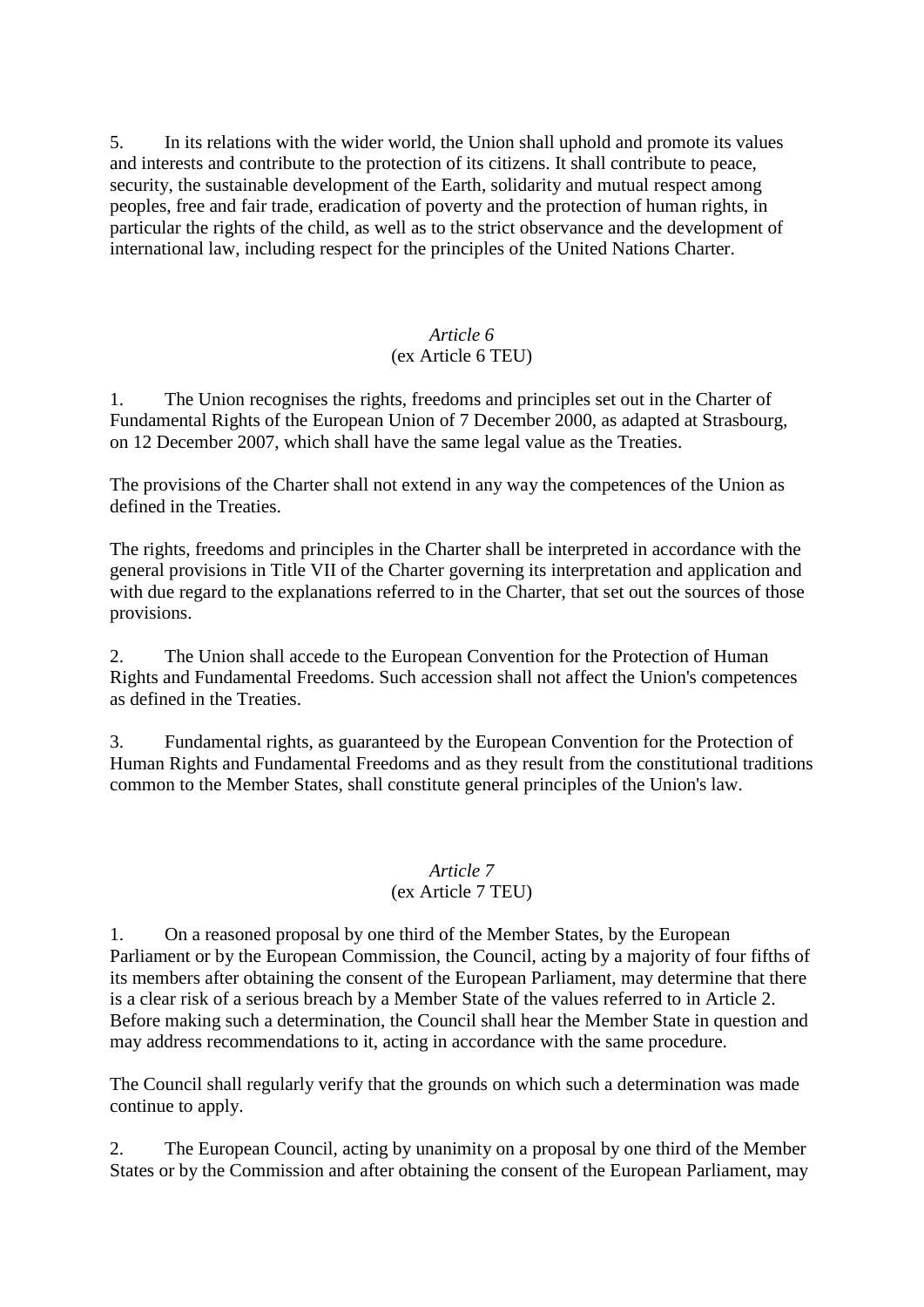determine the existence of a serious and persistent breach by a Member State of the values referred to in Article 2, after inviting the Member State in question to submit its observations.

3. Where a determination under paragraph 2 has been made, the Council, acting by a qualified majority, may decide to suspend certain of the rights deriving from the application of the Treaties to the Member State in question, including the voting rights of the representative of the government of that Member State in the Council. In doing so, the Council shall take into account the possible consequences of such a suspension on the rights and obligations of natural and legal persons.

The obligations of the Member State in question under this Treaty shall in any case continue to be binding on that State.

4. The Council, acting by a qualified majority, may decide subsequently to vary or revoke measures taken under paragraph 3 in response to changes in the situation which led to their being imposed.

5. The voting arrangements applying to the European Parliament, the European Council and the Council for the purposes of this Article are laid down in Article 354 of the Treaty on the Functioning of the European Union.

# *Article 26* (ex Article 13 TEU)

1. The European Council shall identify the Union's strategic interests, determine the objectives of and define general guidelines for the common foreign and security policy, including for matters with defence implications. It shall adopt the necessary decisions.

If international developments so require, the President of the European Council shall convene an extraordinary meeting of the European Council in order to define the strategic lines of the Union's policy in the face of such developments.

2. The Council shall frame the common foreign and security policy and take the decisions necessary for defining and implementing it on the basis of the general guidelines and strategic lines defined by the European Council.

The Council and the High Representative of the Union for Foreign Affairs and Security Policy shall ensure the unity, consistency and effectiveness of action by the Union.

3. The common foreign and security policy shall be put into effect by the High Representative and by the Member States, using national and Union resources.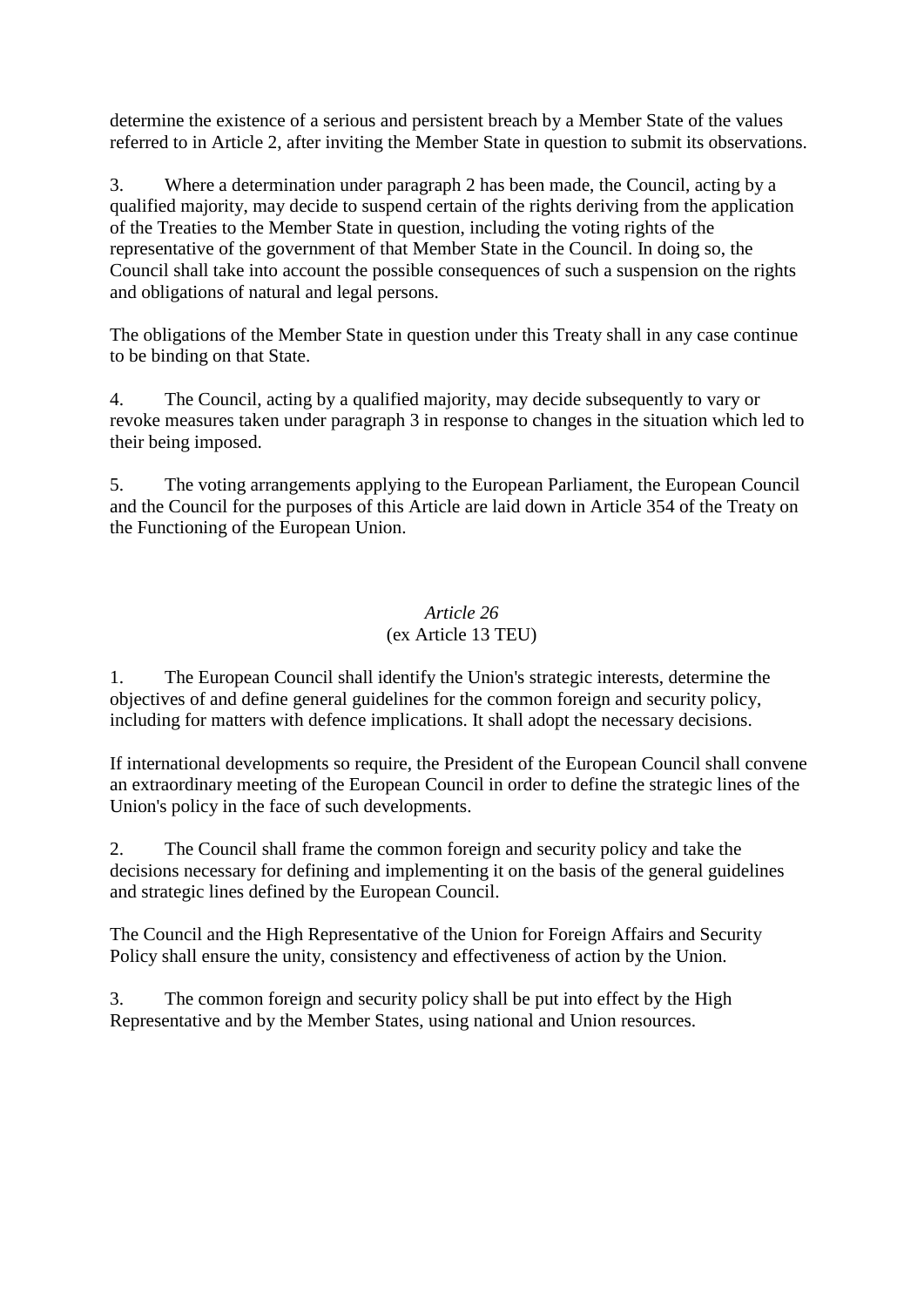# **CONSOLIDATED VERSION**

### **OF**

## **THE TREATY ON THE FUNCTIONING**

# **OF THE EUROPEAN UNION**

#### Chapter 3

#### Judicial cooperation in civil matters

# *Article 81*

# (ex Article 65 TEC)

1. The Union shall develop judicial cooperation in civil matters having cross-border implications, based on the principle of mutual recognition of judgments and of decisions in extrajudicial cases. Such cooperation may include the adoption of measures for the approximation of the laws and regulations of the Member States.

2. For the purposes of paragraph 1, the European Parliament and the Council, acting in accordance with the ordinary legislative procedure, shall adopt measures, particularly when necessary for the proper functioning of the internal market, aimed at ensuring:

- (a) the mutual recognition and enforcement between Member States of judgments and of decisions in extrajudicial cases;
- (b) the cross-border service of judicial and extrajudicial documents;
- (c) the compatibility of the rules applicable in the Member States concerning conflict of laws and of jurisdiction;
- (d) cooperation in the taking of evidence;
- (e) effective access to justice;
- (f) the elimination of obstacles to the proper functioning of civil proceedings, if necessary by promoting the compatibility of the rules on civil procedure applicable in the Member States;
- (g) the development of alternative methods of dispute settlement;
- (h) support for the training of the judiciary and judicial staff.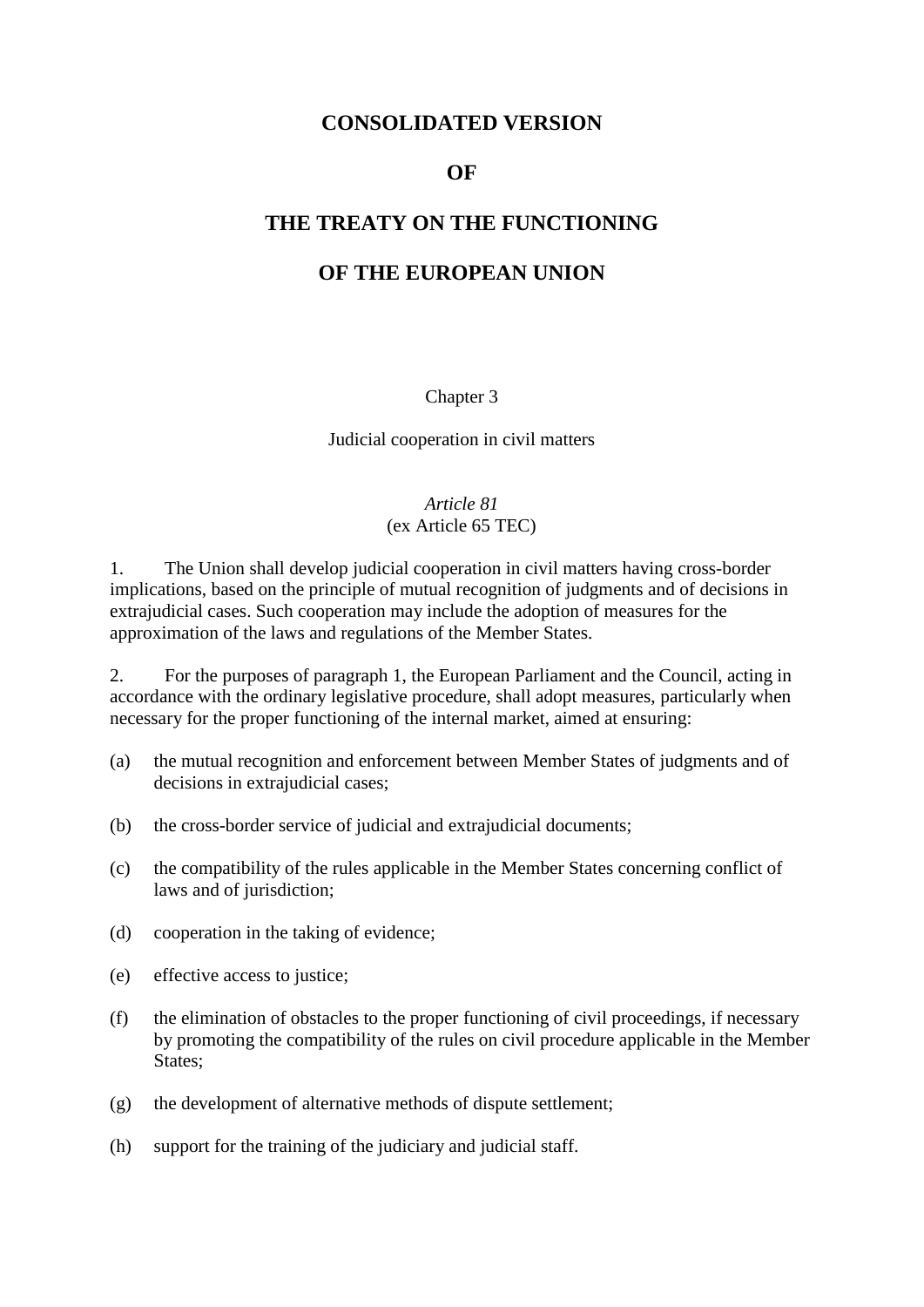3. Notwithstanding paragraph 2, measures concerning family law with cross-border implications shall be established by the Council, acting in accordance with a special legislative procedure. The Council shall act unanimously after consulting the European Parliament.

The Council, on a proposal from the Commission, may adopt a decision determining those aspects of family law with cross-border implications which may be the subject of acts adopted by the ordinary legislative procedure. The Council shall act unanimously after consulting the European Parliament.

The proposal referred to in the second subparagraph shall be notified to the national Parliaments. If a national Parliament makes known its opposition within six months of the date of such notification, the decision shall not be adopted. In the absence of opposition, the Council may adopt the decision.

# **CHARTER OF FUNDAMENTAL RIGHTS OF THE EUROPEAN UNION**

# **TITLE VI**

# **JUSTICE**

### ARTICLE 47

### Right to an effective remedy and to a fair trial

Everyone whose rights and freedoms guaranteed by the law of the Union are violated has the right to an effective remedy before a tribunal in compliance with the conditions laid down in this Article.

Everyone is entitled to a fair and public hearing within a reasonable time by an independent and impartial tribunal previously established by law. Everyone shall have the possibility of being advised, defended and represented.

Legal aid shall be made available to those who lack sufficient resources in so far as such aid is necessary to ensure effective access to justice.